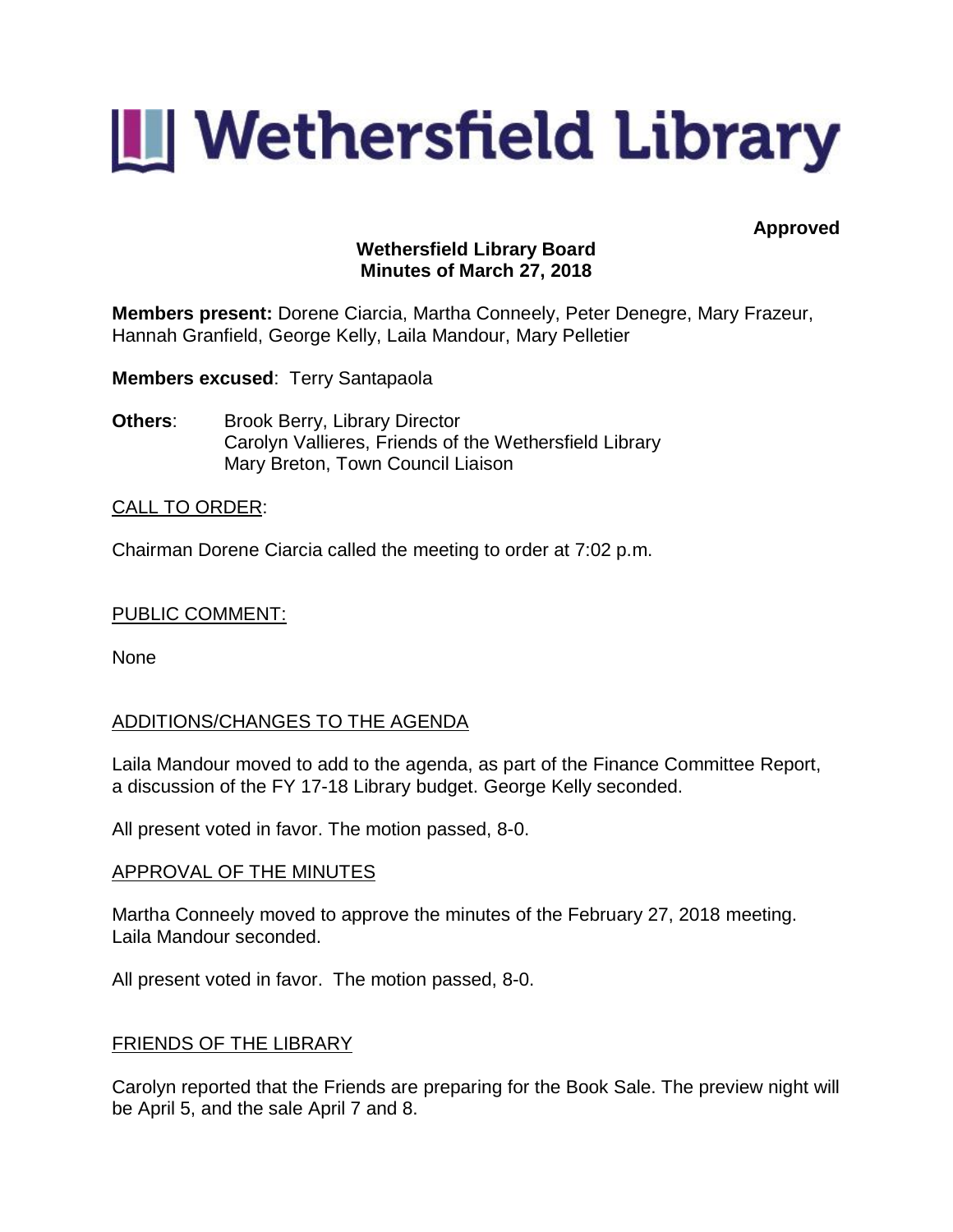Meeting Minutes Page 2

## TOWN COUNCIL LIAISON

Mary Breton reported that the Board of Education recently presented its budget to the Council. In other recent action the Council approved the Wethersfield Housing Authority application for a block grant.

# LIBRARY BOARD CHAIRMAN'S REPORT

Dorene reported on a letter from a Town resident and Library patron who complained that he should be given a guest pass to allow him to use a computer while waiting for a computer he had reserved with his library card.

Dorene also discussed the need to review and update Library policies.

## DIRECTOR'S REPORT

Brook said that the Outreach Committee will meet soon to discuss plans to mark the 235th anniversary of a library in Wethersfield.

The hiring process for the Public Service Manager position has begun. A second round of interviews will start soon.

Brook discussed some of the many programs for children, teens and adults that the Library has offered recently. Seven of the teen programs were funded by a Keane Foundation grant.

The new web page will launch tomorrow. Brook provided a demonstration of some of its features.

## FINANCIAL COMMITTEE REPORT

Brook and Dorene discussed proposed changes to the Investment Policy and the additions to the list of authorized signers for disbursements.

#### Motion to Amend Investment Policy

Laila Mandour moved to amend the Library Investment Policy with respect to the procedures for withdrawals and transfers. Peter Denegre seconded.

Following discussion, all voted in favor.

The motion passed 8-0.